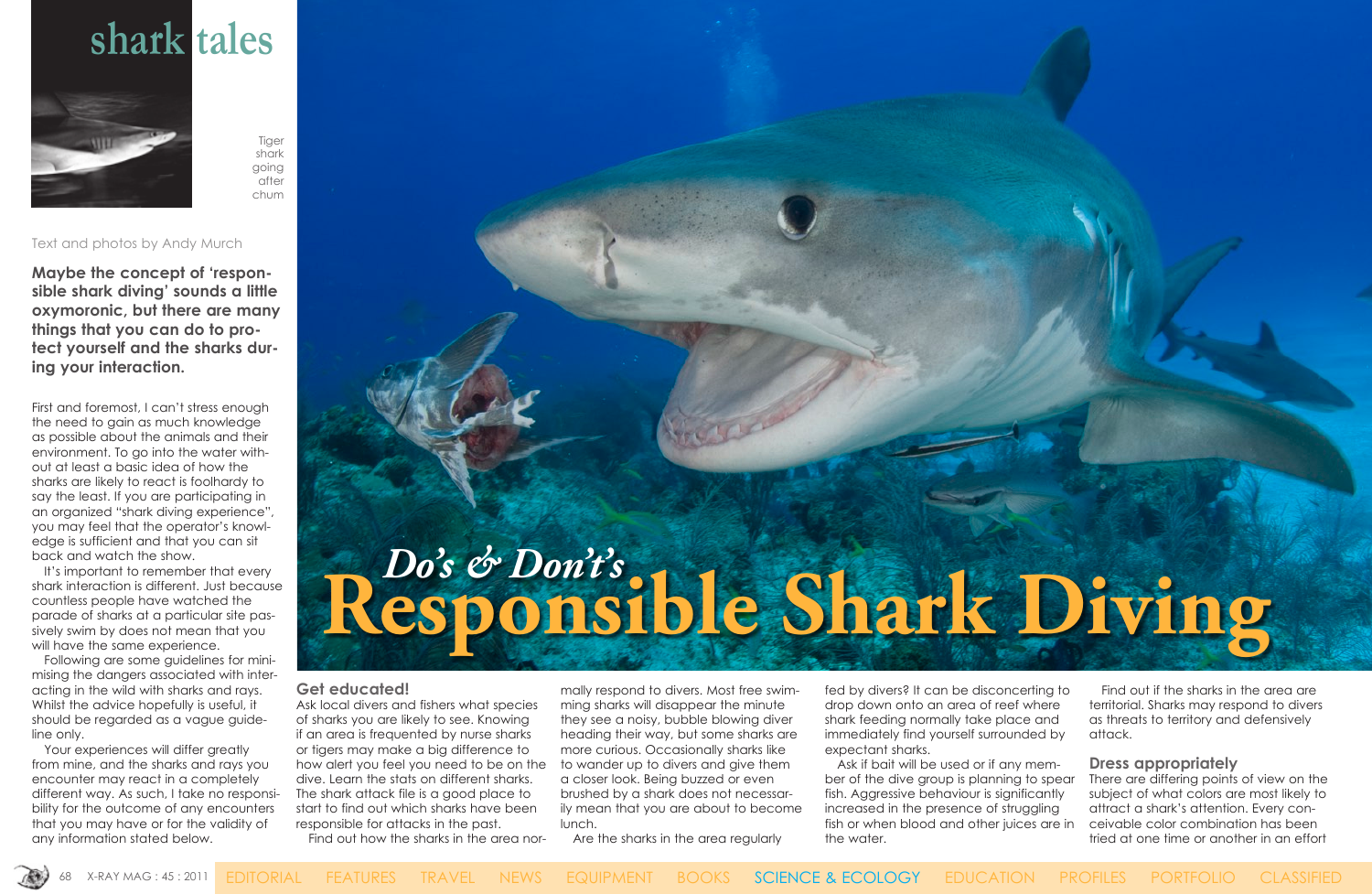

to deter sharks from attacking. Even broad black and white stripes have been tried in an effort to replicate the appearance of a banded sea snake, which is an animal avoided by the majority of shark species.

As a rule of thumb, tropical sharks are mainly fish eaters and as such are attracted to bright and shiny objects. Therefore, it would seem logical that a neon yellow wetsuit would attract the attention of sharks looking for a meal. In shark diving circles, neon yellow has actually been given the nickname of "yum yum yellow". Other bright colours may also have the same effect, so if you're planning on regularly putting yourself in the presence of tropical fish eating sharks, it may be a good idea to tone down your fashion statement and choose a more muted

Wear dark gloves. From a shark's point of view, there's nothing more tempting than seeing two small lily white "fish" flapping around in front of them. If you don't have any gloves, try to keep your arms folded across your chest. Using your hands to swim with is asking for trouble. Full suits are better than shorty wetsuits. This is the same principle as exposing your hands. Try not to expose distinct areas of skin that a shark can focus on or mistake for a fish. Even if you have dark skin, it's a good idea to cover up. A lot of injury can occur from the brush of a shark's sandpaper-like skin.



color or black. Bear in mind that thousands of divers swim with tropical sharks every day wearing all manner of clothing from bikinis to camouflaged full body dive skins, and the incidence of attack is extremely low.

If you have bright metal objects such as reels or dive knifes attached to the outside of your BC, try to stash them out of sight in a pocket or replace them with darker coloured alternatives. Even a shark diver's first stage can look good to a hungry reef shark, as I found out in the Bahamas.



Keep in mind again that there are plenty of fish eaters in temperate seas as well, including smaller white sharks, so flashing bright colours and shiny objects may also be unwise. I own a nice neutral blue dry suit that hopefully differentiates me from both pinnipeds and schools of fish.

Lastly, fins tend to be prime targets for bites. This is more likely to do with their movements and exposed position rather than colour but white, silver, or bright fins should probably be avoided.

#### **Avoid erratic movements**

Sharks are able to pick up on disturbances in their environment. They are looking for the tell-tale signature of a wounded fish or other animal. Once they find one, they carry out their civic duty and remove the wounded creature from the gene pool.

Thrashing around in the water may mimic the vibrations sent out by a wounded fish and/or may replicate the movements of a feeding shark. Either way, slow, rhythmic fin strokes are more likely to be ignored. Good buoyancy is



also important. Crashing into the reef or struggling to stay down could generate interest or may work in reverse and drive away sharks, which you were hoping would stay around.

### **Look but don't touch**

The best way to get bitten by a shark is to grab it by the tail or any other part of its anatomy. You wouldn't think this needs putting into print, but a surprising amount of shark bites are the direct result of divers trying to manhandle otherwise docile creatures.

Joe shark diver sees a nurse shark's tail protruding from under the reef and thinks that if he gives it a little poke or tug, the nurse shark will shift into a position where Joe can get a better look at its head. He grabs the shark's tail, and before he has

THIS PAGE: Lemon sharks and divers interact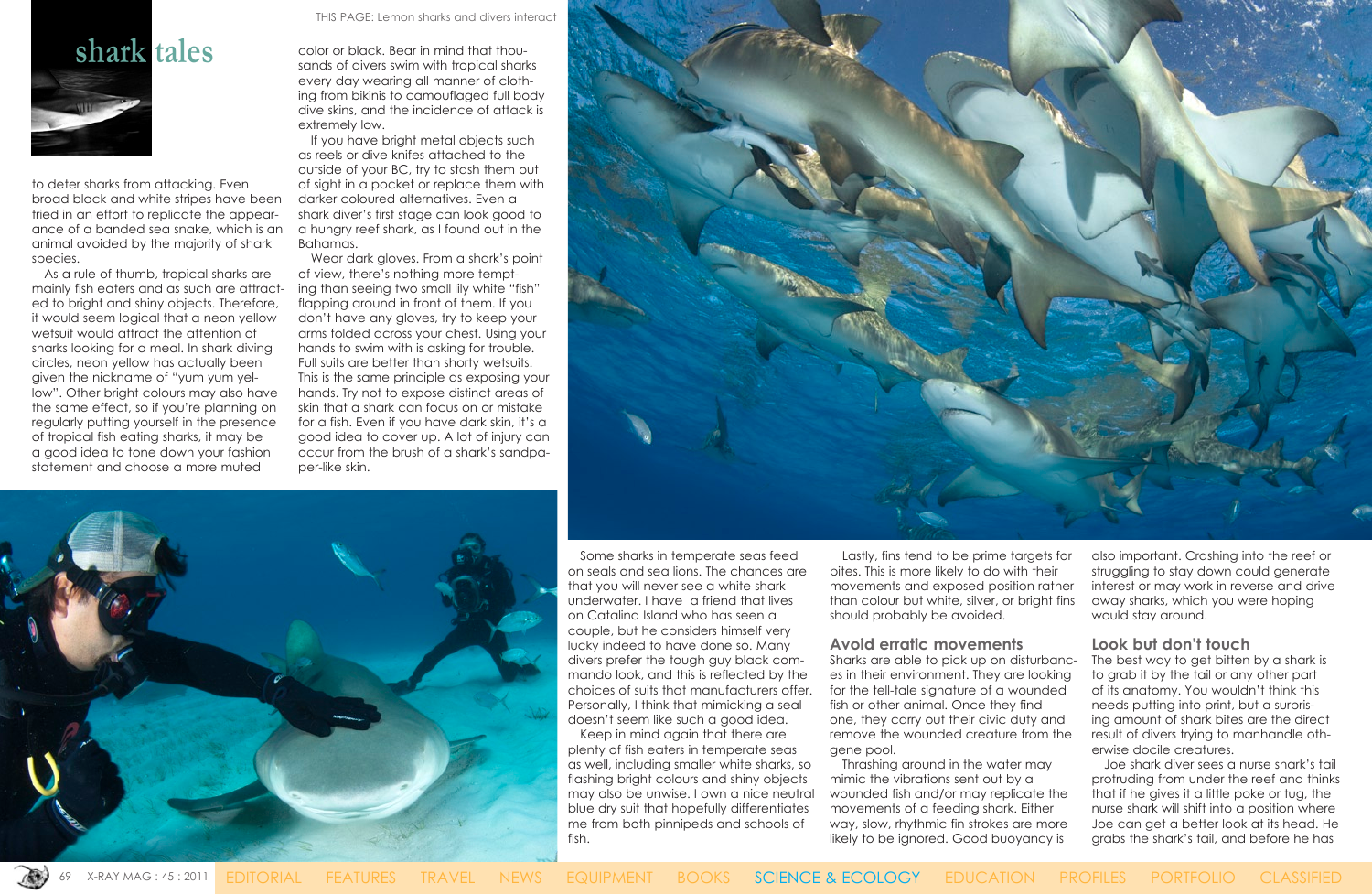

time to register exactly what has happened, he looks down to find a nurse shark jaw wrapped around his wrist.

Contrary to popular belief, nurse sharks do have rows of sharp little teeth, and once Joe is finally released (which sometimes doesn't happen until he is literally dragged out of the water) Joe gets to spend the rest of his holiday, at the very least, with a bandaged arm.

Don't be Joe Shark Diver. Sharks are extremely flexible and explosively fast.

Rays usually remain very docile if you approach them slowly until their personal space is encroached upon, and then they finally either bolt or slowly lift off the bottom and relocate a few meters away. The best way to get near them is to move in close to the sea bed. Rays feel more threatened when approached from above.

In rays, the two defence mechanisms that a diver needs to be aware of are: the stingray's tail barb and the electric ray's ability to shock.

Waders (often fishing) have been wounded and even killed where medical attention was not available, as the result of stingray barbs entering the abdomen or other vital organs. The barbs often carry toxins, which compound the medical problem and create immense pain. Luckily divers are rarely faced with stingrays using this defence mechanism, as it is only employed as a last resort when the animal is pinned down. Stingrays are more than happy to move away if they are too closely approached by a diver.

I am not aware of a single diver that has been stabbed whilst on a dive. This is not to say that you won't step on one with painful results whilst attempting a shore entry. If this occurs, wash the wound in fresh water and apply as much heat to the area as possible. This will help

to break down the toxins and relieve some of the pain. Seek medical attention as soon as possible. Stingray barbs often break up upon entry, and the wound may need to be cut open and cleaned to avoid infection.

The electric organs of some rays are potentially dangerous, but again, in the majority of cases, the ray is far more likely to move away than to shock. However, torpedo rays are known to have a bad temper, and there have been a few cases of these animals chasing divers and repeatedly shocking them. Some torpedo rays have been shown to be able to emit in excess of 200 volts! Usually, if the animal is not harassed, it will leave divers alone.

#### **Stay away from the chum**

Sharks that come to a shark feed are not there to socialise. They want food, and if you're between them and dinner, you're in the wrong place at the wrong time. Keep your distance from any hanging bait that has been placed in the water, and if the cur-

rent is moving a chum slick away from the area, make sure that you are positioned off to the side or up stream.

Having watched the shark's behaviour for some time, you may feel confident about moving in for better pictures or a better look. Remember that if the current is running and you are down stream, any sharks that are swimming up to the bait may think that those delicious odours are emanating from you. Now you're stuck in a position where a shark is coming toward you, and you are drifting into it. As it's very hard to swim against even a



mild current, you probably now have to turn around to make headway against it to get back up stream, which puts you with your back to the approaching shark. A better course of action is to swim sideways until clear of the chum slick, at which point, you can kick up current without looking like a fleeing wounded animal.

### **Get underwater**

Floating at the surface in the presence of sharks sends the wrong message. You want to descend as soon as you can for a few reasons:

Firstly, a body floating at the surface is high on the list of desirable objects for a shark to explore. In the ocean, dead things float. Oily chum tends to create a slick on the surface that you may be covering yourself in while you remain there.

Secondly, if your head is above water, you are effectively blind to the movements of any sharks underwater.

Thirdly, a positively buoyant diver's actions are far more limited. It takes time to become negative and descend out of trouble, and swimming at the surface in

dive gear looks an awful lot like a thrashing animal.

#### **Read the sharks**

It's important to pay attention to the behaviour of the sharks participating in a shark feed. Although sharks become agitated as soon as they know food is available, they will usually continue to cruise around calmly waiting for the opportunity to strike at the bait. In a well-organized feed, access to the bait is often restricted to keep the sharks interested but not overexcited.



Lemon shark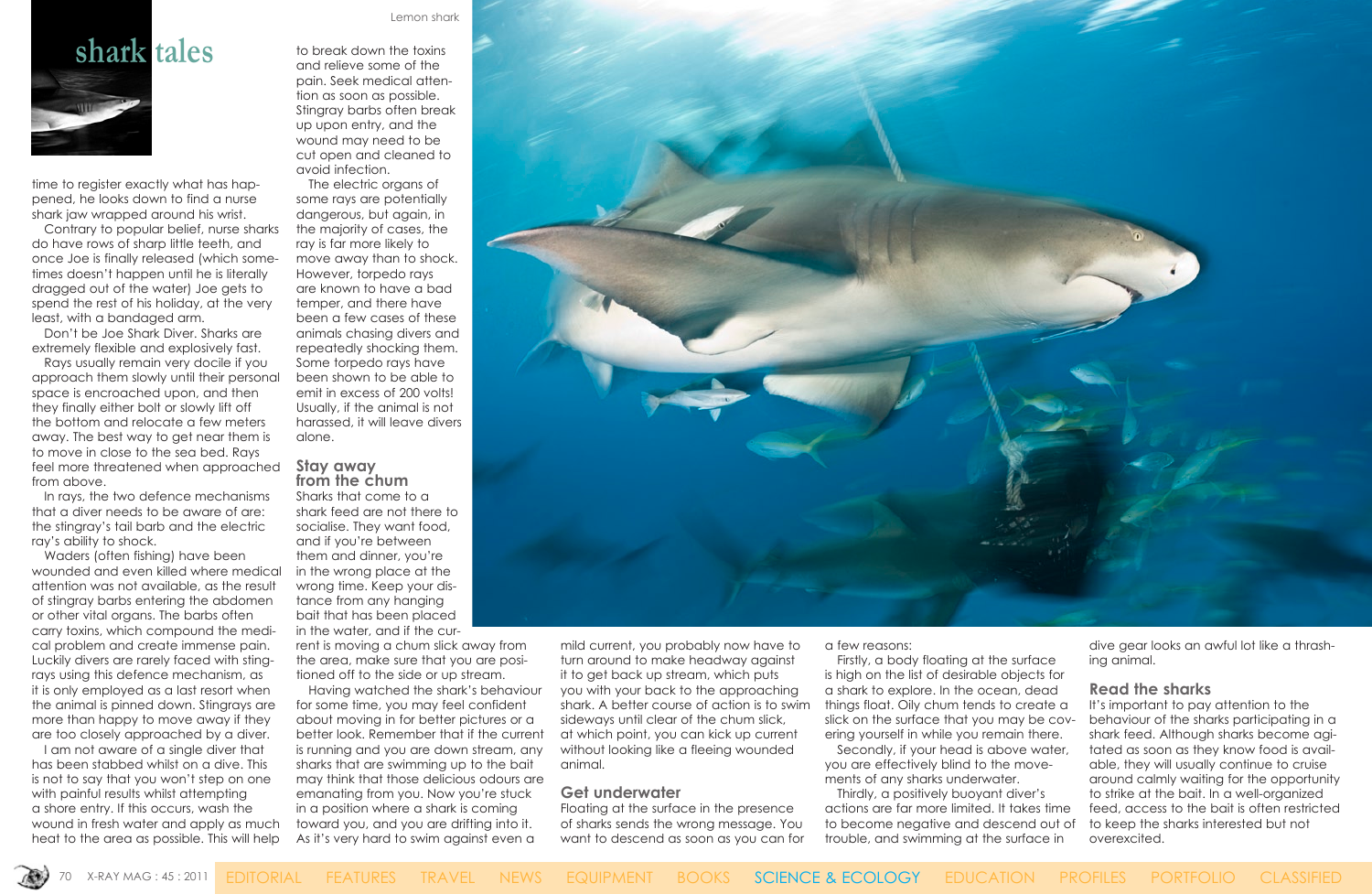If too much bait ends up in the water, the sharks may become very aggressive. They may chase each other tearing at the food, and in their single-mindedness, any divers that get in the way stand a chance of getting hit. To understand the significance of being thumped by a shark underwater, it's necessary to look at the medium the sharks are

moving through. If an adrenalinfilled dog were to hit you at 20 miles an hour, it would bowl you down. Now replay this scenario in a medium 800 times denser than air, and you don't get bowled over anymore because you're supported by the water. However, the object hitting you is still travelling at the same speed resulting in a tremendous impact. Even a

leisurely swimming shark can hurt a diver, but sharks rarely collide with anything unless they are panicked. Pay attention to the dynamics of the feed.

Beyond a critical level of excitement, sharks may become too aggressive for divers to safely remain in the water, and it is difficult to judge when this point is approaching. If many sharks are in attendance and ploughing into the food, seemingly indifferent to anything else around them, they may become excited enough to bite randomly at whatever is close to them. Often the surprising thing is how fast the pace can change.

Some sharks regardless of food stimulus may become aggressive towards divers. Any type of posturing is a bad sign. The threat display of grey reef sharks has been well documented. This consists of exaggerated swimming motions, back arching, raising of the snout, lowering of the pectoral fins and head swinging. Not all sharks will give you these visual cues, but you may see some small modified behaviour. The message is a clear one: BACK OFF!

Hopefully the diver will notice the posturing and move away before the shark takes its next defensive strategy, which is often to attack. The most common scenario in which this situation occurs is when a shark is cornered. Try to always give sharks an escape route.

It may be tempting to want to photograph posturing behaviour, but this has proven to be the downfall of numerous divers in the past. A camera flash is often the catalyst that brings on the final



attack. Even bringing a camera up to eye level may be enough to push a shark over the edge, and it's important to remember that no matter how ready you think you are, if a shark attacks at speed, you are unlikely to be able to block the attack in time.

### **Be a responsible participant**

We have come a long way since the early days of Jacques Cousteau pitting himself against the monsters of the sea. The survival of the sharks that cruise today's oceans hangs in the balance. There is no excuse for harming any shark or even interrupting important behaviours such as mating or birthing. If you feel

that a shark diving situation may require the use of a power head or other weapon for protection, then the dive should not take place.

It is also important to protect the fragile environment that sharks and rays inhabit. "Getting the shot" is secondary to protecting the reef regardless of what the subject is. Always practice good buoyancy skills, and if the situation calls for you to crouch inconspicuously on the sea floor, find a barren spot that will not damage any corals or other marine creatures. That group of orange sponges may make for a better photo location but not at the expense of the surrounding corals.

If baiting sharks into an area is enough to create a worthwhile experience, then actual feeding is not necessary. The consensus is that it is far more harmful and behaviour changing to actually feed sharks than to just lure them into the area.

Try to avoid creating a repetitive feeding area where resident sharks wait for a handout. Whilst this may be a convenient way to re-attract sharks, it provides an easy target for unscrupulous shark fishers.

Diving with sharks can be a fun and highly rewarding activity, but this becomes hollow and selfish enjoyment if you in any way harm the animals that you have come to see. ■

## **shark tales**



THIS PAGE: Photographer encounters oceanic whitetip shark (right) and silky sharks (left)